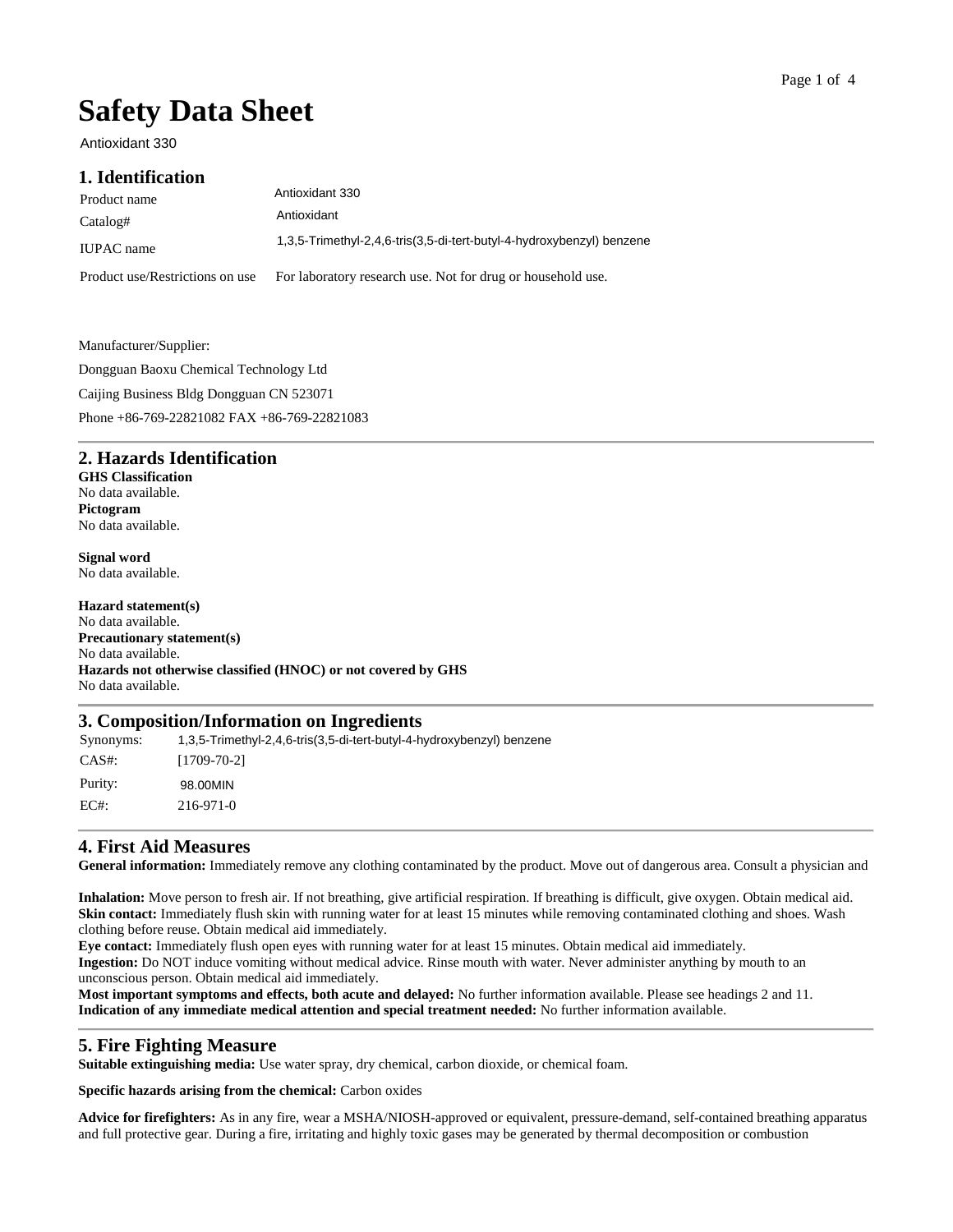#### **6. Accidental Release Measures**

**Personal precautions, protective equipment and emergency procedures:** Wear protective equipment and keep unprotected personnel away. Ensure adequate ventilation. Remove all sources of ignition. Prevent further leak or spill if safe to do so. For personal protective equipment, please refer to heading 8.

**Environmental precautions:** Do not let product enter drains, other waterways, or soil.

**Methods and materials for containment and cleaning up:** Prevent further leak or spill if safe to do so. Vacuum, sweep up, or absorb with inert material and place into a suitable disposal container. Consult local regulations for disposal. Also, see heading 13.

#### **7. Handling and Storage**

**Precautions for safe handling:** Avoid contact with skin, eyes, and personal clothing. Wash hands thoroughly after handling. Avoid breathing fumes. Use only with adequate ventilation. Wear suitable protective clothing, gloves, and eye/face protection. Keep away from sources of ignition. Minimize dust generation and accumulation. Keep container tightly closed. Open and handle container with care. Do not eat, drink, or smoke while handling.

**Conditions for safe storage, including any incompatibilities:** Store in a tightly-closed container when not in use. Store in a cool, dry, wellventilated area away from incompatible substances. Keep away from sources of ignition.

#### **8. Exposure Controls/Personal Protection**

#### **Exposure limits**

OSHA PEL: No data available. NIOSH REL: No data available. ACGIH TLV: No data available.

**Appropriate engineering controls:** Avoid contact with skin, eyes, and clothing. Wash hands before breaks and immediately after handling the product. Facilities storing or utilizing this material should be equipped with an eyewash fountain. Use adequate ventilation to keep airborne concentrations low.

#### **Personal protection**

| Eyes:          | Wear chemical splash goggles.              |
|----------------|--------------------------------------------|
| Hand:          | Wear protective gloves.                    |
| Skin and body: | Wear protective lab coat and boots.        |
| Respiratory:   | Use NIOSH/MSHA or CEN approved respirator. |

#### **9. Physical and Chemical Properties**

| <b>Physical State:</b>      | White crystalline powder |
|-----------------------------|--------------------------|
| Molecular Formula:          | C54H78O3                 |
| Molecular Weight:           | 775.2                    |
| Odor:                       | No data available.       |
| pH:                         | No data available.       |
| <b>Boiling Point Range:</b> | No data available.       |
| Freezing/Melting Point:     | 240.0-247.0              |
| Flash Point:                | No data available.       |
| <b>Evaporation Rate:</b>    | No data available.       |
| Flammability (solid, gas):  | Please see section 2.    |
| Explosive limits:           | No data available.       |
| Vapor Pressure:             | No data available.       |
| Vapor Density:              | No data available.       |
| Solubility:                 | No data available.       |
| <b>Relative Density:</b>    | No data available.       |
| Refractive Index:           | No data available.       |
| Volatility:                 | No data available.       |
| Auto-ignition temperature:  | No data available.       |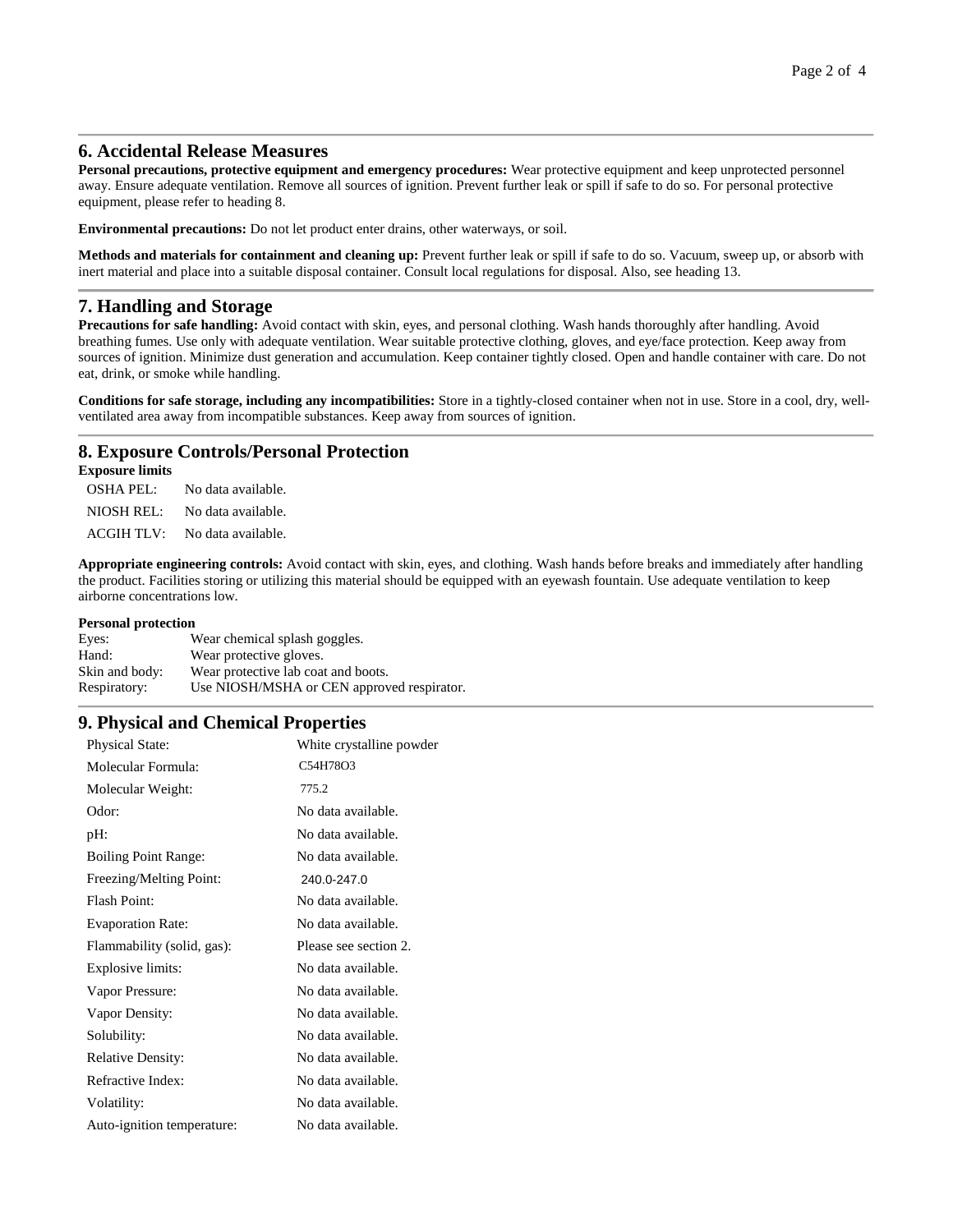Decomposition Temperature: No data available. Partition Coefficient: No data available.

| 10. Stability and Reactivity       |                                                      |
|------------------------------------|------------------------------------------------------|
| Reactivity                         | No data available.                                   |
| Chemical stability                 | Stable under recommended temperatures and pressures. |
| Possibility of hazardous reactions | No data available.                                   |
| Conditions to avoid                | Dust generation.                                     |
| Incompatible materials             | Strong oxidizing agents.                             |
| Hazardous decomposition products   | Carbon oxides                                        |

## **11. Toxicological Information**

| RTECS#                                                                          | No data available.                                                                                                                                                                                                                                                                                                  |
|---------------------------------------------------------------------------------|---------------------------------------------------------------------------------------------------------------------------------------------------------------------------------------------------------------------------------------------------------------------------------------------------------------------|
| Acute toxicity                                                                  | No data available.                                                                                                                                                                                                                                                                                                  |
| Routes of exposure                                                              | Inhalation, eye contact, skin contact, ingestion.                                                                                                                                                                                                                                                                   |
| Symptoms related to the physical,<br>chemical and toxicological characteristics | Skin contact may result in inflammation characterized by itching, scaling, reddening,<br>blistering, pain or dryness. Eye contact may result in redness, pain or severe eye damage.<br>Inhalation may cause irritation of the lungs and respiratory system. Overexposure may result<br>in serious illness or death. |
| Carcinogenicity                                                                 |                                                                                                                                                                                                                                                                                                                     |
| <b>IARC</b>                                                                     | Not classified.                                                                                                                                                                                                                                                                                                     |
| <b>NTP</b>                                                                      | Not listed.                                                                                                                                                                                                                                                                                                         |
| OSHA                                                                            | Not listed.                                                                                                                                                                                                                                                                                                         |
| Acute toxic effects                                                             | Inflammation of the eye is characterized by redness, watering, and itching. Skin<br>inflammation is characterized by itching, scaling, reddening, or, occasionally, blistering.                                                                                                                                     |

## **12. Ecological Information**

| 12.12010           |  |
|--------------------|--|
| No data available. |  |
| No data available. |  |
| No data available. |  |
| No data available. |  |
| No data available. |  |
|                    |  |
|                    |  |

## **13. Disposal Considerations**

**Disposal of waste:** Chemical waste generators must determine whether a discarded chemical is classified as hazardous waste. US EPA guidelines for the classification determination are listed in 40 CFR 261.3. Additionally, waste generators must consult state and local hazardous waste regulations to ensure complete and accurate classification. Observe all federal, state and local regulations when disposing of the substance.

**Disposal of packaging:** Do not reuse containers. Dispose of as unused product.

| <b>14. Transport Information</b> |                 |
|----------------------------------|-----------------|
| <b>DOT</b> (U.S.)                |                 |
| UN number                        | Not applicable. |
| UN proper shipping name          | Not applicable. |
| Transport hazard class(es)       | Not applicable. |
| Packing group                    | Not applicable. |

## **15. Regulatory Information**

TSCA Chemical Inventory: This product is on the EPA Toxic Substance Control Act (TSCA) inventory. The product is supplied solely for use in research and development by or under the supervision of a technically qualified individual as defined in 40 CFR 720 et seq. The health risks have not been fully determined. Any information that is or